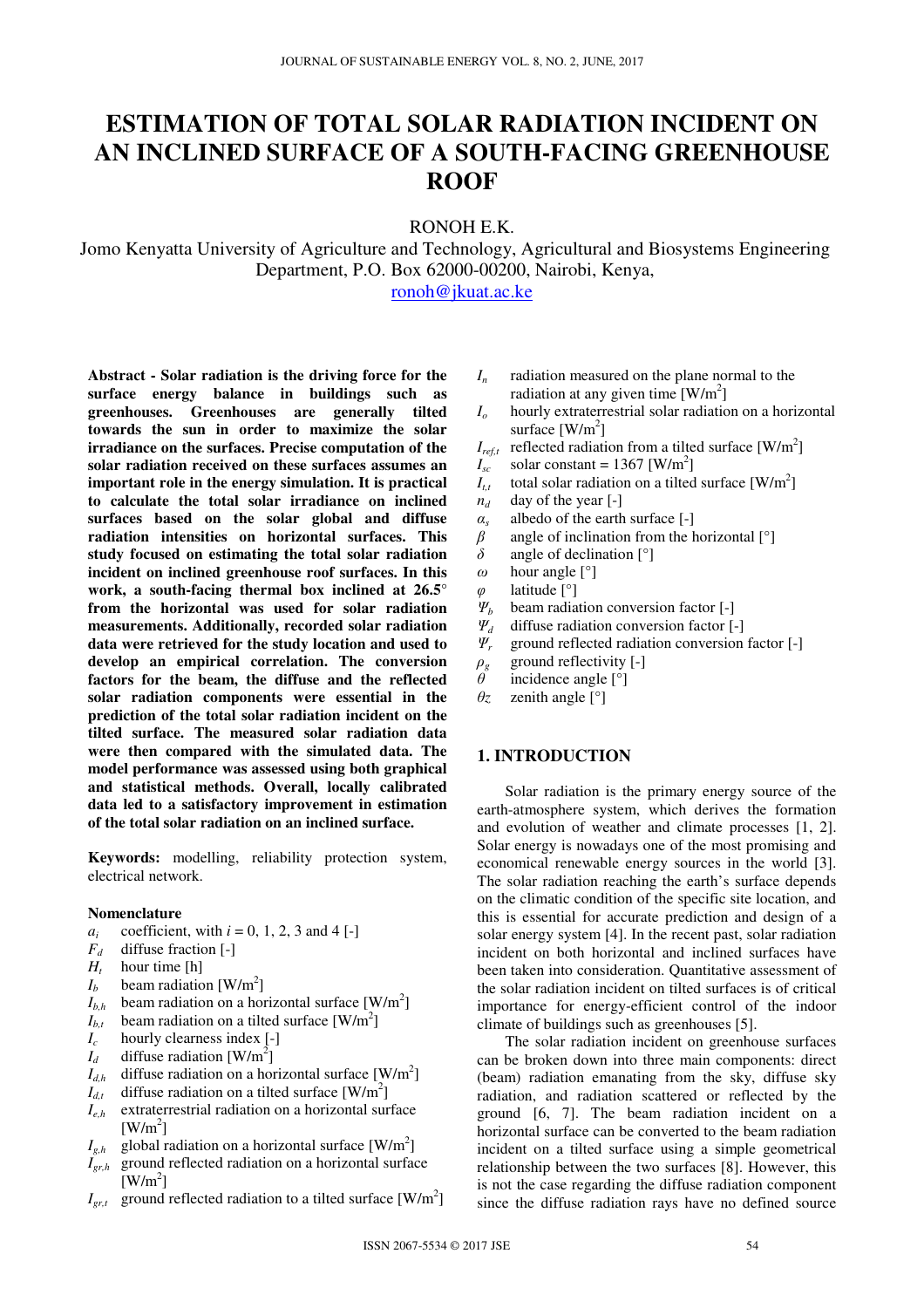[8]. Most solar energy systems (e.g. greenhouses) are designed with tilted collected surfaces [9]. In the Northern Hemisphere, the wide-span and the Venlo greenhouses are inclined to the south with an inclination angle of about  $26.5^{\circ}$  and  $24^{\circ}$  from the horizontal, respectively [10]. Therefore, it is necessary to have the knowledge about the availability of solar radiation and also to be able to estimate the total solar irradiance on tilted surfaces.

The techniques for estimating the hourly global solar radiation on a horizontal surface have been elaborated and proposed by many researchers [11, 12, 13]. These techniques are based either on the analysis of recorded data or on the analysis of meteorological data [11]. The solar radiation reaching the earth's surface is expressed in terms of the solar constant  $I_{sc}$ . It is defined as the total radiation energy received from the sun per unit area in a unit time on the earth's surface perpendicular to the sun's rays at a mean distance of the earth from the sun  $(1.496 \cdot$ 108 km). The  $I_{sc}$  is valued at 1367 W/m<sup>2</sup> [14, 15] and this is accepted by many standard organizations including the American Society for Standards and Measurement (ASTM). Although the National Oceanographic and Atmospheric Administration (NOAA) uses a value of 1376  $\text{W/m}^2$ , the fluctuations are normally small [16].

Global solar radiation data is mostly available from the weather stations worldwide. However, in some areas, the solar radiation is infrequently measured [17] and thus reliable radiation prediction models are essential. The diffuse-to-global solar radiation correlation, originally developed by [18], is one such indirect technique which is gaining importance in terms of prediction. This correlation has been extensively used with high accuracy in simulations [18, 19]. However, the correlation is location-dependent and the empirical coefficients need to be determined for every study location. Hence, based on the locally calibrated coefficients in the Northern Hemisphere, the objective of this study was to accurately predict the total solar radiation incident on a greenhouse roof surface tilted to the south.

## **2. THERMAL BOX DESIGN AND DESCRIPTION**

An experimental thermal box (Fig. 1) was developed to simulate conditions similar to those of greenhouses in a realistic way. The box measured 2.4 m long, 1.9 m wide and 1.2 m high. The surface, covered with a 4 mm normal single greenhouse float glass, was inclined at 26.5° facing south and had a length of 2 m and a width of 1.5 m. The glass-covered was reinforced with steel glazing bars, such that 86% of the total surface area was glass while 14% of the area was all glazing bars. The box was placed outdoors at the Biosystems Engineering Section, Institute of Horticultural Production Systems, Leibniz Universität Hannover (52.39° N, 9.706° E and altitude 52.3 m above mean sea level). This measurement site is located in Lower Saxony, Germany, and lies in the north of Germany. The box had no transpiration systems inside, so it represented absolutely dry greenhouses. It is worth mentioning that the developed thermal box system

was also useful for the longwave radiation exchange measurement [20].



**Fig. 1 - Thermal box setup for solar radiation measurements** 

Upward and downward facing solar radiation components were independently measured with a CNR 4 net radiometer (Kipp & Zonen, Delft, The Netherlands). The CNR 4 measures the energy that is received from the whole hemisphere [21]. Data acquisition and control was done with a USB-Datalogger LabJack U12 (LabJack Corporation, Lakewood, USA), a signal amplifier LabJack EI-1040 (LabJack Corporation, Lakewood, USA) and a relay box ME-UBRE (Meilhaus Electronic GmbH, Alling, Germany). For the CNR 4 net radiometer, the original calibration coefficients from the company Kipp & Zonen (Delft, The Netherlands) were used. For the shortwave detector (pyranometer), sensitivity values of the upper and lower sensors are given in Table 1.

| $S/N0$ . | <b>Sensor</b> | Sensitivity $\left[\mu V/Wm^2\right]$ |
|----------|---------------|---------------------------------------|
|          | Upper         | 13.58                                 |
|          | Lower         | 10.83                                 |

**Table 1. Sensitivity of the pyranometer sensors** 

The measured parameters were recorded in the range of 0 V to 10 V and the necessary calibration factors applied to obtain the actual data. The measurements were carried out every 30 s during the months of January to April 2014. The hourly means were then computed from the collected data. For model validation purposes, an extra dataset of solar radiation was obtained from the Institute of Meteorology and Climatology, Leibniz Universität Hannover, Germany.

## **3. THEORETICAL CALCULATIONS**

Due to the elliptical orbiting of the earth around the sun, the distance between the earth and the sun fluctuates annually and this makes the amount of energy received on the earth's surface fluctuate in a manner given by  $[22]$ :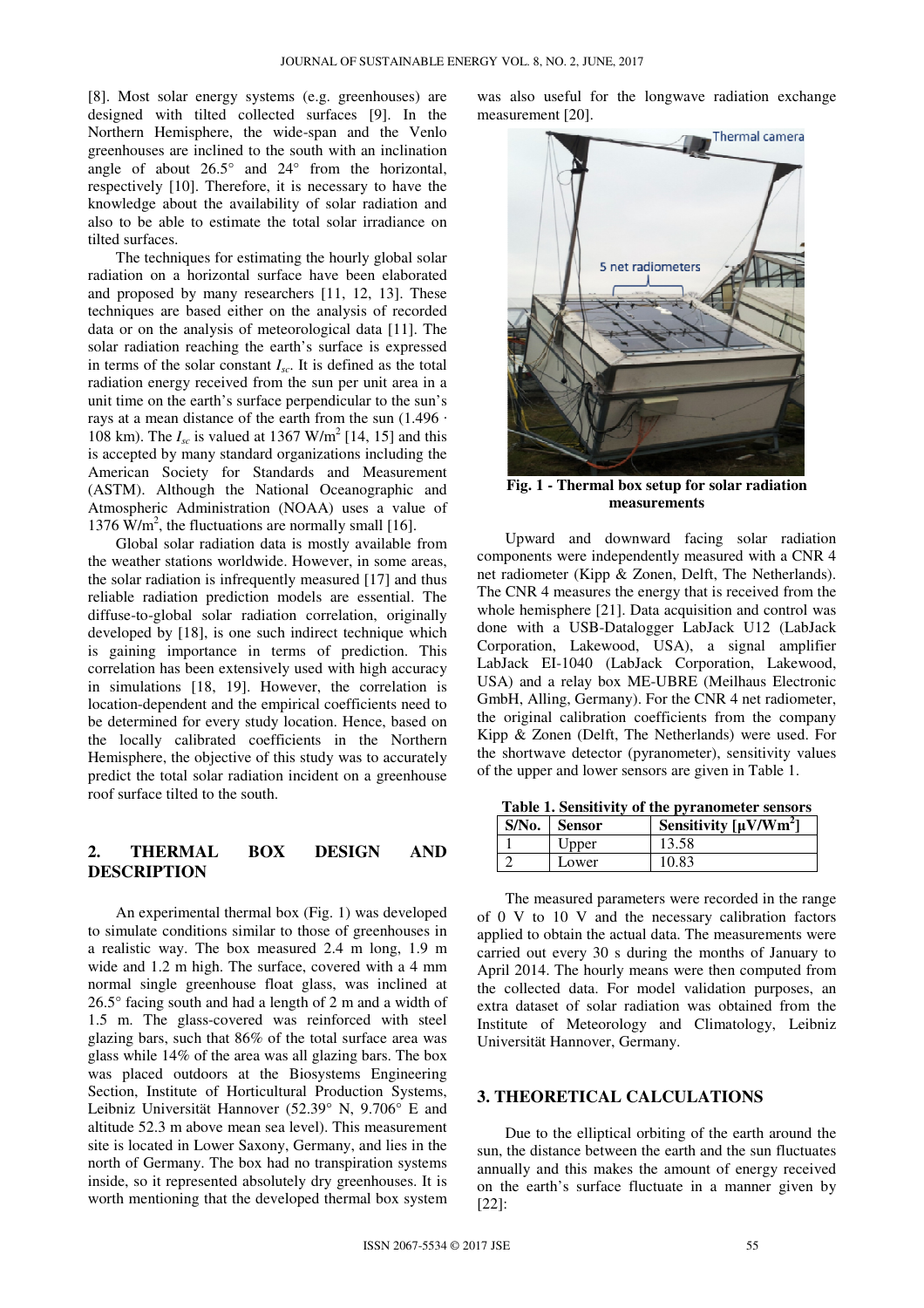$$
I_n = I_{sc} \cdot \left(1 + 0.033 \cdot \cos\left(\frac{360 \cdot n_d}{365}\right)\right) \tag{1}
$$

where,  $I_n$  is the radiation measured on the plane normal to the radiation at any given time,  $I_{sc}$  is the solar constant (1367 W/m<sup>2</sup>) and  $n_d$  is the day of the year ( $n_d$  is 1 on 1<sup>st</sup>) January and  $n_d$  is 365 or 366 on 31<sup>st</sup> December).

The hourly extraterrestrial solar radiation on a horizontal surface  $I_0$  in W/m<sup>2</sup> for a period defined by hour angles  $\omega_1$  and  $\omega_2$  (where  $\omega_2$  is larger) can be calculated as[22, 23]:

$$
I_o = \frac{12 \cdot I_n}{\pi} \cdot \left( \frac{\pi \cdot (\omega_2 - \omega_1)}{180} \cdot \sin \varphi \cdot \sin \delta + \cos \delta \cdot \cos \varphi \cdot (\sin \omega_2 - \sin \omega_1) \right) (2)
$$

where,  $\varphi$  is the latitude,  $\delta$  is the angle of declination,  $\omega$  is the hour angle, and  $\beta$  is the angle of inclination from the horizontal.

The angle  $\delta$  can be evaluated from the following expression [14, 24]:

$$
\delta = 23.45 \cdot \sin\left(360 \cdot \left(\frac{284 + n_d}{365}\right)\right) \tag{3}
$$

The hour angle *ω* is computed as a function of the hour of the day in 24 hour time  $H_t$  as [14]:

$$
\omega = \frac{H_t - 12}{24} \cdot 360^\circ \tag{4}
$$

This means that the hour angle has a negative value before local solar noon, a positive value after local solar noon and is zero at local solar time [11]. As described by [25], the local solar time (LST) can be found by using the time correction factor (which incorporates an equation of time) to adjust the local time (LT). The time correction factor (TC), in minutes, accounts for the variation of LST within a given time zone due to the longitude variations within the time zone [22, 25, 26].

 Due to a limited availability of diffuse radiation data, decomposition models have been developed to predict the diffuse radiation using the measured global data [27]. These models are based on some key parameters which include the clearness index and the diffuse fraction. There is need to recalibrate these parameters for the study location in order to account for local climatic differences [19]. The relationship between the diffuse fraction  $F_d$  and the clearness index  $I_c$  was established by using daily diffuse and global radiation data of the study site for the 5-year period (2009 to 2013). The data was obtained from the Institute of Meteorology and Climatology, Leibniz Universität Hannover, Germany.

The hourly clearness index  $I_c$  is can be estimated as the ratio of global radiation on the horizontal surface  $I_{g,h}$ to the extraterrestrial radiation on the horizontal surface  $I<sub>o</sub>$  [11, 23] and is expressed as:

$$
I_c = \frac{I_{g,h}}{I_o} \tag{5}
$$

The diffuse fraction  $F_d$  expresses the ratio of diffuseto-global solar radiation [19]. The diffuse radiation  $I_d$  is that portion of solar radiation that is scattered downwards by the molecules in the atmosphere. The diffuse radiation was therefore calculated as:

$$
I_d = I_{g,h} \cdot F_d \tag{6}
$$

The beam radiation  $I_b$  reaching a unit area of a horizontal surface on the earth in the absence of the atmosphere can be expressed by [28]:

$$
I_b = I_{g,h} - I_d \tag{7}
$$

According to [19] and [29], the relationship between  $F_d$  and  $I_c$  can be expressed by a polynomial correlation. The following  $4<sup>th</sup>$  order polynomial correlation was fitted to the data.

$$
F_a = a_0 + a_1 \cdot l_c + a_2 \cdot l_c^2 + a_3 \cdot l_c^3 + a_4 \cdot l_c^4 \qquad (8)
$$

For the study location, and using the recorded data, the coefficients  $a_0$ ,  $a_1$ ,  $a_2$ ,  $a_3$  and  $a_4$  were experimentally obtained as 0.985, 0.467, -3.156, 0.248 and 1.525, respectively [30]. The polynomial models, and thus the model coefficients, are dependent on latitude, precipitable water content, atmospheric turbidity, surface albedo, altitude and solar elevation angle [31].

According to [23], an estimation of total solar radiation incident on tilted surfaces can be expressed as:

$$
I_{t,t} = I_{b,h} \cdot \psi_b + I_{d,h} \cdot \psi_d + I_{g,h} \cdot \rho_g \cdot \psi_r \qquad (9)
$$

where,  $I_{tt}$  is the total solar radiation incident on tilted surfaces,  $I_{b,h}$  is the beam radiation on a horizontal surface,  $I_{d,h}$  is the diffuse radiation on a horizontal surface,  $I_{g,h}$  is the global radiation on a horizontal surface,  $\rho_g$  is the ground reflectivity,  $\Psi_b$  is the beam radiation conversion factor,  $\Psi_d$  is the diffuse radiation conversion factor and  $\Psi_r$  is the ground reflected radiation conversion factor.

For a surface with a given orientation  $\beta$ , the daily value of  $\Psi_b$  is related to the time variation of incident beam radiation, the intensity of which on the ground level is a function of the atmospheric transmittance [32]. These radiation conversion factors are given by [23]:

$$
\psi_b = \frac{\cos \theta}{\cos \theta_z} \tag{10}
$$

$$
\psi_{d} = \frac{1 - \cos \beta}{2} \tag{11}
$$

$$
\psi_r = \frac{1 + \cos \beta}{2} \tag{12}
$$

where,  $\theta$  is the incidence angle,  $\theta$ *z* is the zenith angle and *β* is the surface inclination angle.

The upwelling shortwave radiation is the reflected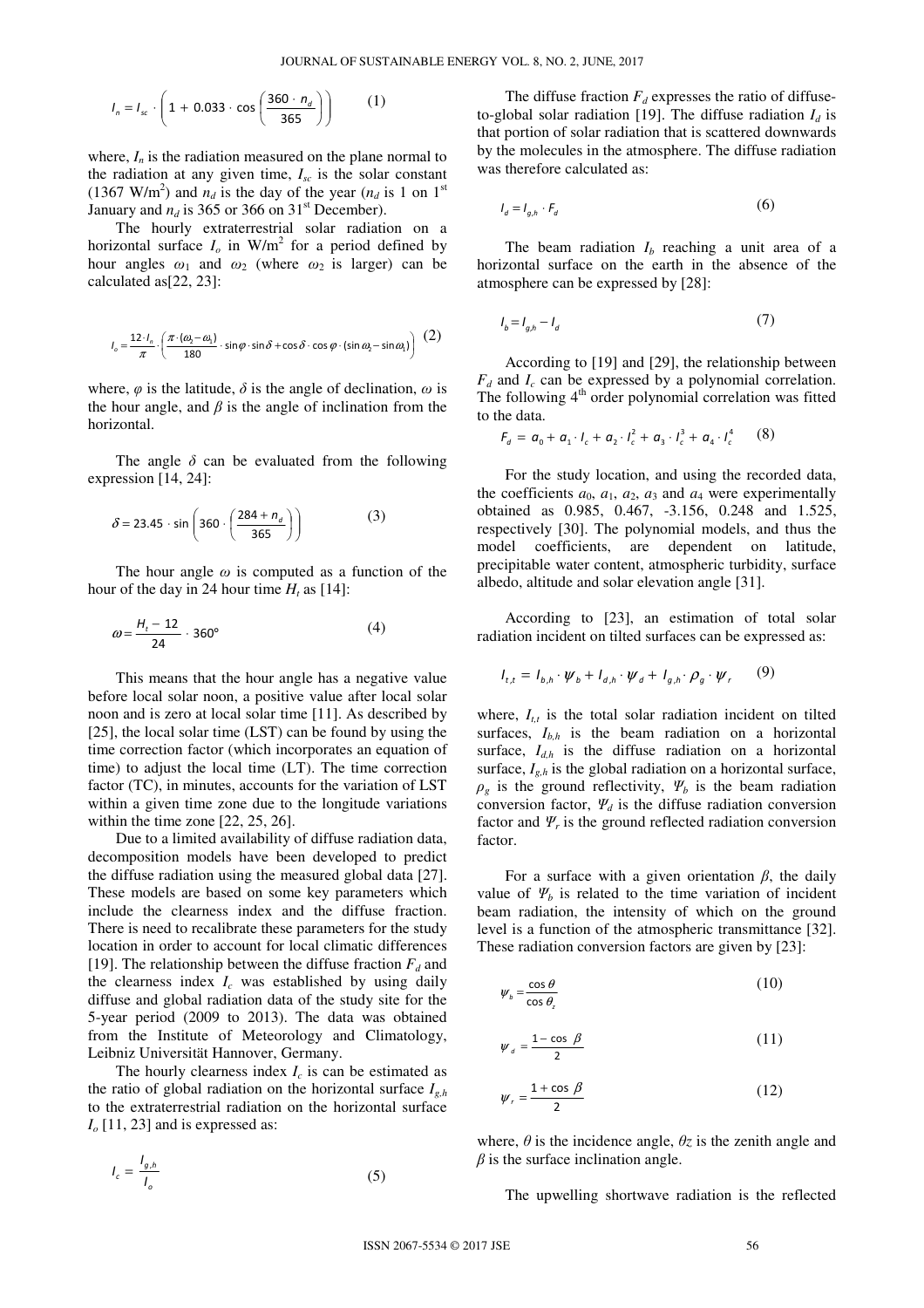global radiation and is given by:

$$
I_{ref,t} = \alpha_s \cdot I_{t,t} \tag{13}
$$

where,  $I_{ref, t}$  is the reflected radiation from a tilted surface,  $\alpha_s$  is the albedo of the earth surface and  $I_{t,t}$  is the total radiation incident on a tilted surface. An average albedo value of 0.2 was used in this study for sites which are not cultivated and have a low vegetation cover [33, 34]. This value is therefore applicable for fields where grass is present.

The steps involved in the model modification of the total solar irradiance on the tilted surface are shown in Fig. 2. Once the beam and the diffuse components of total solar radiation incident on a horizontal surface are determined, they can be transposed over any given tilted surface [23]. The data generated from the measurement system were beneficial in validation of the simulation models.





where, *Ie,h* is the extraterrestrial radiation on a horizontal surface,  $F_d$  is the diffuse fraction,  $I_c$  is the clearness index, *Ig,h* is global radiation on a horizontal surface, *Ib,h* is the beam radiation on a horizontal surface,  $I_{d,h}$  is the diffuse radiation on a horizontal surface, *Igr,h* is the ground reflected radiation on a horizontal surface,  $\rho_g$  is the ground reflectivity,  $\Psi_b$  is the beam radiation conversion factor,  $\Psi_d$  is the diffuse radiation conversion factor,  $\Psi_r$  is the ground reflected radiation conversion factor,  $I_{h,t}$  is the beam radiation on a tilted surface,  $I_{d,t}$  is the diffuse radiation on a tilted surface,  $I_{\text{er},t}$  is the ground reflected radiation to a tilted surface,  $I_{t,t}$  is the total solar radiation on a tilted surface, *α<sup>s</sup>* is the albedo of the earth surface and  $I_{reft}$  is the reflected radiation from a tilted surface.

### **4. RESULTS AND DISCUSSION**

The measured solar radiation incident on an inclined glass-covered surface, the horizontal global radiation on the horizontal plane and the diffuse solar flux from the sky are compared in Fig. 3. The intensity of the measured solar radiation appears to increase with the change of season (from winter to early spring). This is revealed by relatively high solar radiation magnitudes as the hour number increased. The trend also shows that the total solar irradiance on the south-facing tilted surface  $I_{tt}$  was always higher than the horizontal global radiation *Ig,h*. The diffuse horizontal solar radiation  $I_{d,h}$  was notably close to the  $I_{g,h}$  values, especially after the 150<sup>th</sup> hour number. During the early stages of the study period

(before the  $150<sup>th</sup>$  hour number), the diffuse solar radiation data mostly registered very low values compared to the horizontal global solar radiation and the total solar flux incident on an inclined roof surface.



**Fig. 3. Variation of measured solar radiation incident on horizontal and tilted surfaces** 

A comparison between the solar radiation measured by the two pyranometers of the CNR 4 net radiometer and the corresponding values calculated with the radiation models is presented in Fig. 4. The total solar irradiance on the south-facing surface inclined at 26.5° includes both the direct and diffuse solar radiation components. Simulation with the appropriate radiation conversion factors gave promising results, especially within the solar radiation range of  $0 \text{ W/m}^2$  to 500 W/m<sup>2</sup>. The south-facing surface offers better solar radiation energy collection and this is evidently true for the study site which is located in the Northern Hemisphere. The solar radiation of high magnitude occurred towards the end of the measurement period, i.e. in the early spring period. During the day, solar radiation is the dominant flux under clear, dry skies. The solar flux is also important with cloudy skies since cloudiness alters the solar radiation profile through scattering and absorption of the incident solar radiation.



**Fig. 4. Comparison between simulated and measured total solar radiation incident on a tilted greenhouse surface** 

As seen from Fig. 5, the reflected solar radiation during the entire observation period was generally less than  $155$  W/m<sup>2</sup>. A portion of the energy reaching the surface is reflected skyward where it may again interact with the clouds. These radiative interactions constitute the surface cloud radiative forcing over a given area, a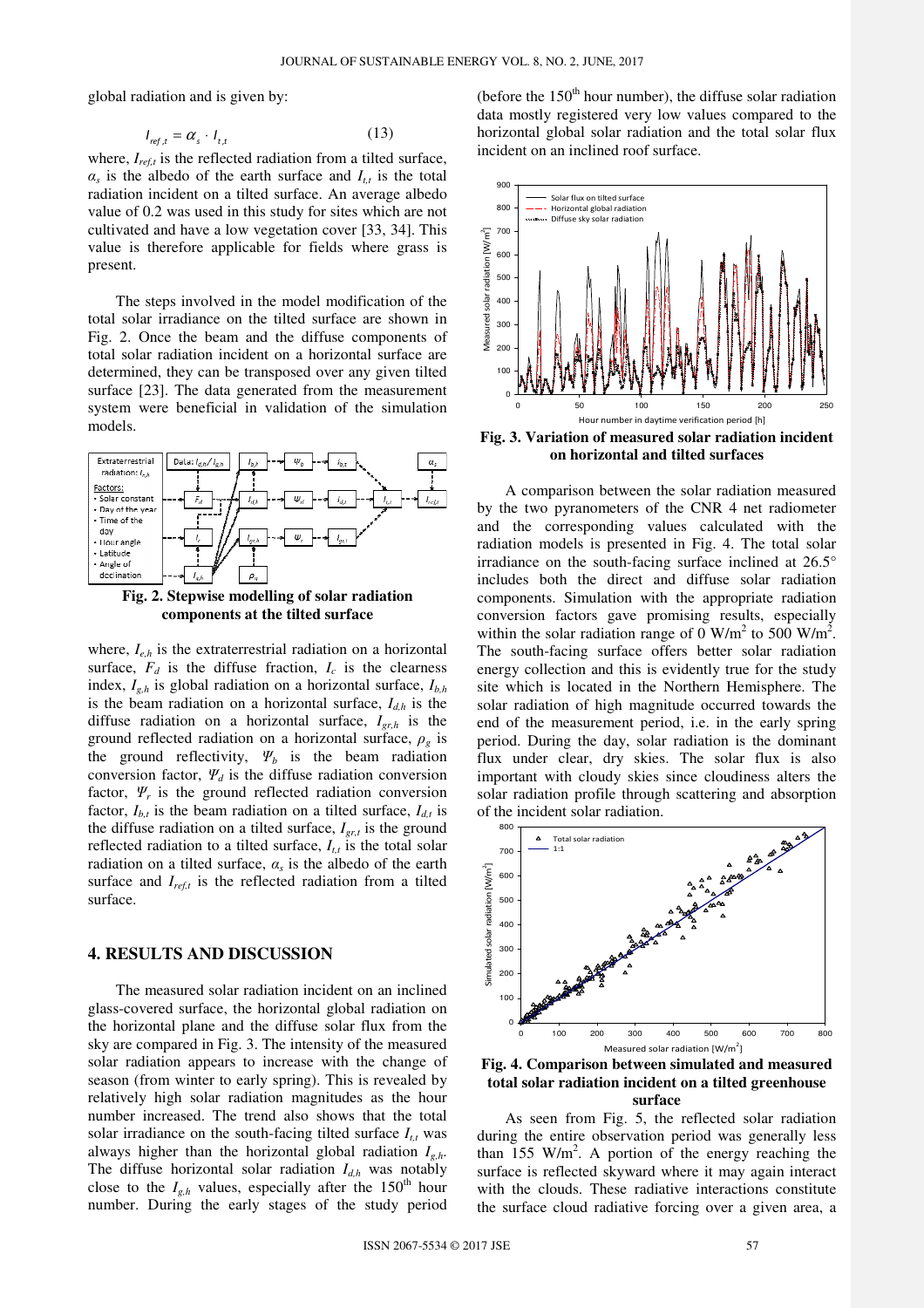factor used to determine the impact of clouds on the irradiance [35].



**Fig. 5. Comparison between simulated and measured reflected solar radiation** 

For any given location, the solar radiation reaching the surface decreases with increasing cloud cover. The larger insolation increases the surface temperature [36] and this result in high longwave radiation emitted by the surface to the sky, as reported by [20]. The developed solar radiation models with the respective radiation conversion factors compared well with the measurements (see Figs. 4 and 5). The values of coefficient of determination  $(R<sup>2</sup>)$  for total solar radiation incident on the inclined roof surface and the reflected component were 0.962 and 0.951, respectively. The results imply that it is possible to accurately calculate the total solar radiation incident on any surface (inclined or horizontal) for any location other than the measurement site considered in this study. This is in agreement with [37] where the  $4<sup>th</sup>$ order polynomial correlation was successfully applied in prediction of daily and monthly solar radiation in São Paulo City, Brazil. However, the coefficients of the  $4<sup>th</sup>$ order polynomial correlation relating the diffuse fraction with the clearness index, need to be rechecked. This is achieved through calibration based on the global and the diffuse radiation data for any location. Although it is latitude-dependent, the diffuse-to-global solar radiation correlation has been used extensively as a technique providing accurate results [18, 19, 38]. Hence, the local calibration is critical for accuracy enhancement of the solar radiation models. For inclined surfaces, it is necessary to consider the radiation reflected onto the surface by adjacent surfaces. Modifications of the solar radiation models are generally recommended for better estimation of average (hourly, daily or monthly) solar radiation on a tilted surface.

# **5. CONCLUSION**

From this work, the measured solar radiation incident on the tilted greenhouse roof surfaces compared well with the simulations. The locally calibrated correlation relating the diffuse fraction and the clearness index yields promising results in the prediction of the total solar irradiance. Through a combination of statistical and

graphical methods, a relatively high performance of the prediction model was achieved. For energy balance under daytime conditions, the solar irradiance on greenhouse surfaces plays a very important role and should therefore be accounted for precisely. Solar radiation data is readily available from most weather stations particularly for horizontal surfaces and this, together with other parameters, can be used in calculating the total irradiance on tilted surfaces with an acceptable accuracy. In particular, it is believed that the improved polynomial correlation (diffuse fraction as a function of the clearness index) can efficiently be used for the total solar irradiance computation in other parts of the world. However, due to the differences in spatial and temporal resolutions, the polynomial correlation needs to be reassessed so as to establish its general applicability. Generally, reliance on indirect techniques of solar radiation estimation is gaining importance especially for data-scarce regions (such as in Africa) where measurement is quite infrequent.

**Acknowledgement:** Grateful appreciation is highly extended to the National Commission for Science, Technology and Innovation (NACOSTI, Kenya) and the German Academic Exchange Service (DAAD, Germany) for their joint scholarship support to the author.

## **REFERENCES**

- [1]. Bi, J., Huang, J., Fu, Q., Ge, J., Shi, J., Zhou, T., Zhang, W., Field measurement of clear-sky solar irradiance in Badain Jaran Desert of Northwestern China, in J. of Quantitative Spectroscopy and Radiative Transfer, vol. 122, 2013, pg. 194-207.
- [2]. Yang, K., He, J., Tang, W., Qin, J., Cheng, C.C.K., On downward shortwave and longwave radiations over high altitude regions: Observation and modeling in the Tibetan Plateau, in Agricultural and Forest Meteorology, vol. 150, no. 1, 2010, pg. 38-46.
- [3]. Sawin, J.L., Renewables 2013: Global Status Report, REN21 Secretariat, 2013.
- [4]. Burari, F.W., Sambo, A.S., Model for the prediction of global solar radiation for Bauchi using meteorological data, in Nigerian Journal of Renewable Energy, vol. 9, no. 1&2, 2001, pg. 30-33.
- [5]. Gulin, M., Vašak, M., Baotić, M., Estimation of the global solar irradiance on tilted surfaces, in  $17<sup>th</sup>$ International Conference on Electrical Drives and Power Electronics (EDPE 2013), 2–4 October 2013, Dubrovnik, Croatia, 2013.
- [6]. Garg, H.P., Prakash, J., Solar energy: Fundamentals and applications, 1<sup>st</sup> Revised Edition, Tata McGraw-Hill Publishers, New Delhi, India, 2000.
- [7]. Al-Ajlan, S.A., Al-Faris, H., Khonkar, H., A simulation modelling for optimization of flat plate collector design in Riyadh, Saudi Arabia, in Renewable Energy, vol. 28, no. 9, 2003, pg. 1325-1339.
- [8]. Evseev, E.G., Kudish, A.I., The assessment of different models to predict the global solar radiation on a surface tilted to the south, in Solar Energy, vol. 83, no. 2, 2009, pg. 377-388.
- [9]. Pandey, C.K., Katiyar, A.K., Solar radiation: Models and measurement techniques, in J. of Energy, vol. 2013, 2013, pg. 1-8.